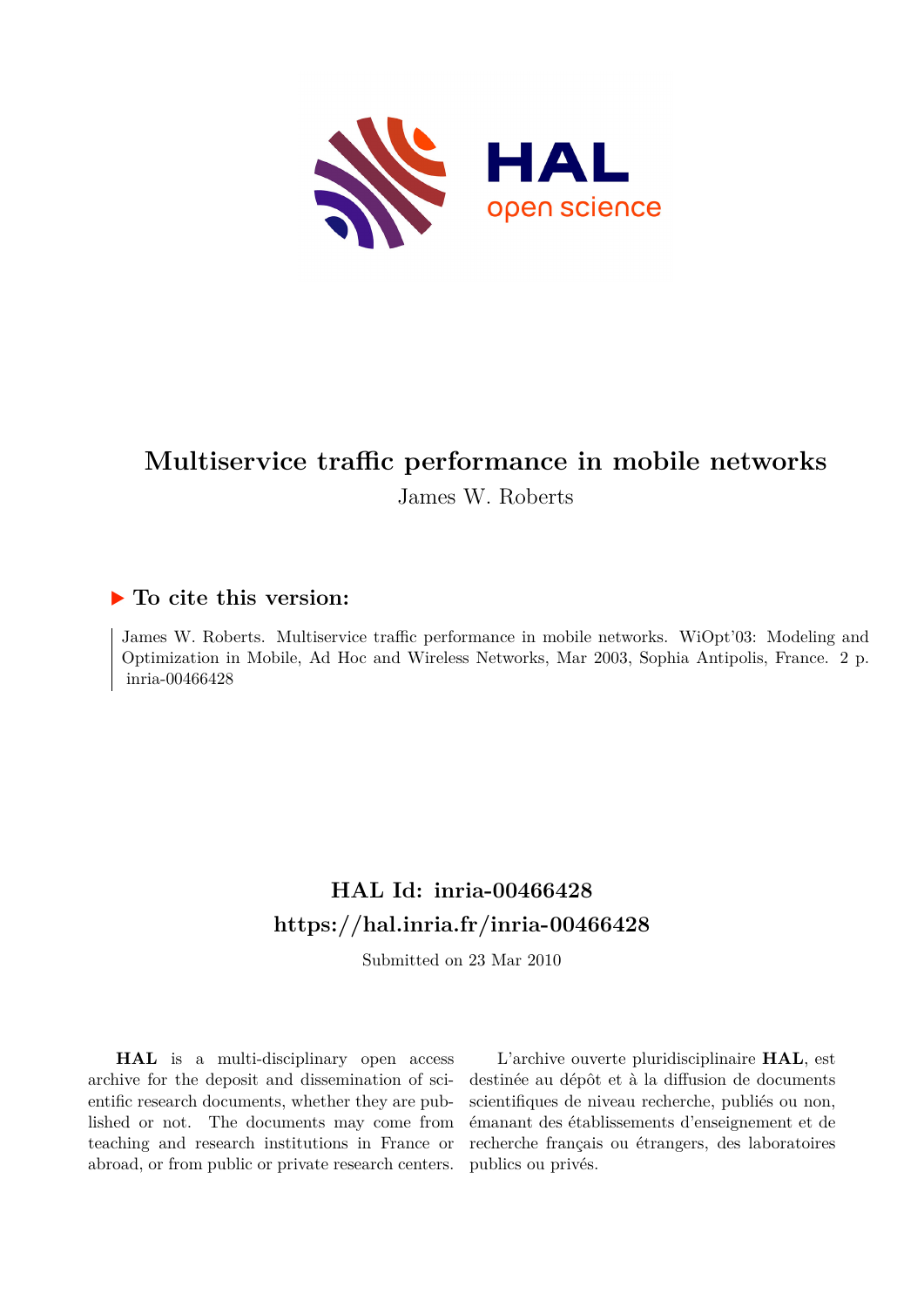### Multiservice traffic performance in mobile networks

#### J. W. Roberts France Telecom R&D (james.roberts@francetelelcom.com)

Analysis of traffic performance implies capturing the three-way relation between capacity, demand and performance. This relation is generally probabilistic expressing performance criteria like blocking probabilities or expected response times in terms of assumed statistical traffic characteristics. As well as being a requirement for cost effective sizing, a sound understanding of this relation is essential in designing network traffic controls and resource sharing schemes. In this talk we discuss the nature of the traffic performance relationship in multiservice wireless networks such as GPRS and UMTS.

A significant complication in analysing the traffic performance of wireless networks is that their capacity cannot be expressed simply, like link bandwidth in a wireline network, and is essentially different in forward and reverse paths. The uplink is most constraining for symmetric communications. Its capacity is interference limited with each mobile consuming a certain amount of resource in its own and in neighbouring cells. For data services, the downlink is generally the most heavily loaded. Its capacity is limited by available base station power as well as the impact of inter-cell interference.

Demand in a multiservice network can be classed in two broad categories that we call "streaming" and "elastic". Streaming traffic includes both real time conversational traffic and downloaded audio and video sequences and is characterized by a requirement on the network to preserve the transmitted signal (low loss and bounded delay). Elastic traffic, on the other hand, corresponds to the transfer of all forms of digital document (files, Web pages, MP3,...) and is called elastic because the transmission rate can be freely adjusted depending on network load. Quality of service requirements for elastic traffic are typically expressed in terms of response times.

The essential traffic characteristic of a streaming flow is its (generally variable) bit rate while an elastic flow is characterized more simply in terms of its size. In a wireless network these characteristics are not sufficient to determine resource requirements. It

is additionally necessary to specify a spatial component determining the amount of resources consumed by a mobile in its own and in neighbouring cells. In analysing the uplink, it has been suggested (e.g., by Evans and Everitt) that this consumption can be conveniently as a vector of "effective bandwidths". The downlink power requirement to transmit a given document clearly also depends on the position of the mobile receiver and the transmission quality of its paths to the transmitters.

A significant issue in designing or operating a multiservice network is the definition or service classes and the way resources are shared between their respective flows. For instance, the 3GPP standards for UMTS envisage four service classes: conversational and streaming, interactive and background. In our studies of wireline networks we have concluded that further division beyond streaming and elastic, as discussed above, is neither feasible nor useful. We will discuss the reasons for this (so far unpopular) point of view and examine to what extent they apply in wireless networks. The essential distinction between streaming and elastic traffic is that the former requires open loop control while the latter is most efficiently handled under closed loop control.

Under open loop control, the network applies admission control to ensure that sufficient resources are available to handle admitted streaming flows with adequate quality of service. "Bufferless multiplexing" emerges as the most satisfactory form of statistical multiplexing, facilitating control and providing excellent performance. Unfortunately, this kind of resource sharing is inefficient when the resource requirement of individual flows is not small compared to system capacity, as may indeed occur with GPRS and UMTS. To allow significant queueing delays (buffered multiplexing) improves efficiency somewhat but at the expense of traffic performance that depends significantly on source characteristics. The definition of a satisfactory admission control strategy for open loop controlled traffic in a wireless network remains an extremely important open problem. Experience in wire